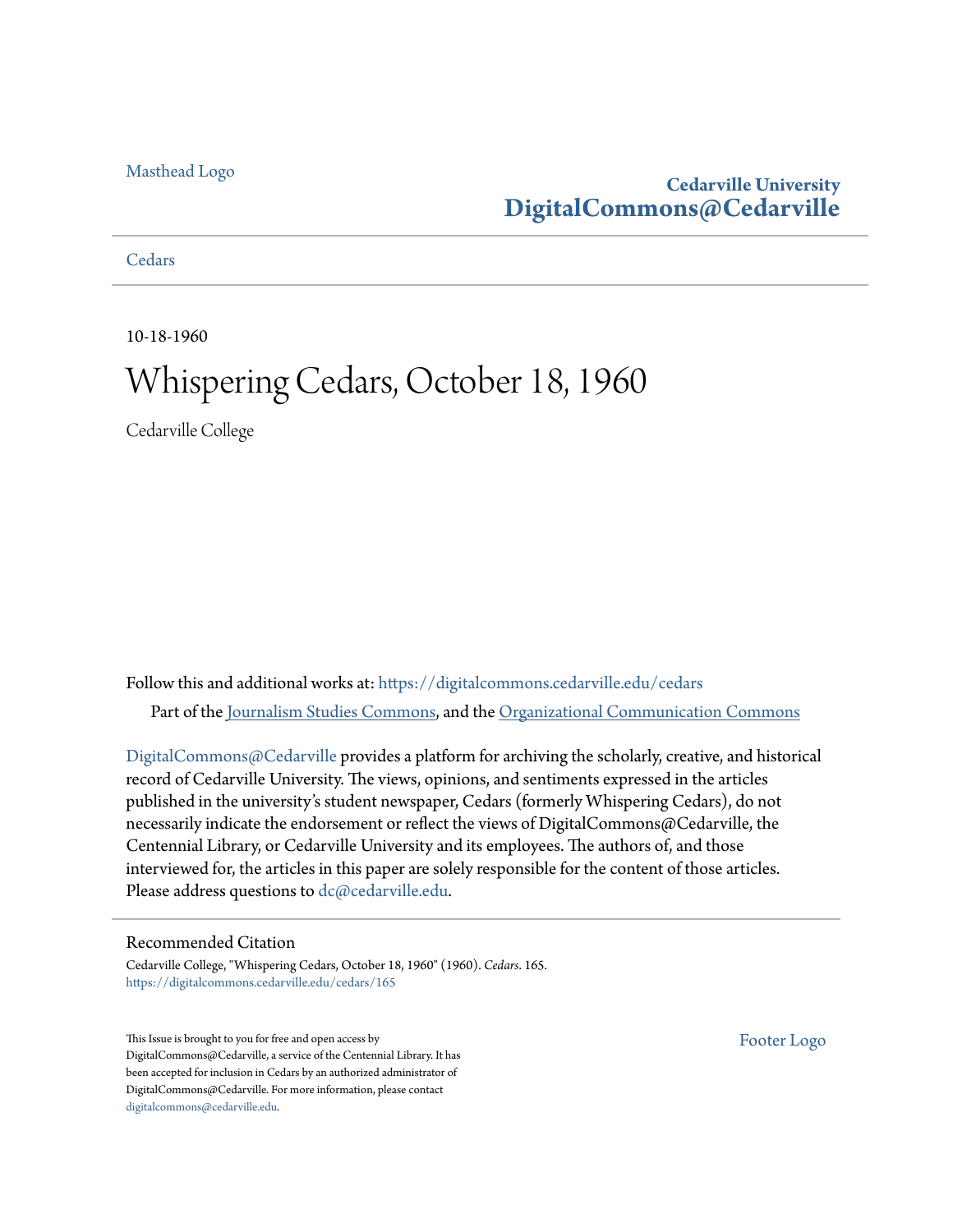# A *Student Publication of Cedarville College*  **WHISPERING CED RS**

*October 18, 1960* 

## FORWARD

October 8, 1960, will be a day long remembered by many people. This day was set aside as Open House for the college and Dedication Day for the new girls' dormitory.

Throughout the day students acted as guides in the various education buildings and residence halls. Guests were given tours of the Administration and Science buildings, Library, and the dormitories. Films were shown in the library and displays were seen in the other buildings.

The service that afternoon was opened with the hymn, "Great is Thy Faithfulness." The Invocation was offered by Dr. C. R. Maddox, Dean of the College. Mr. George S. Milner, Chairman of Board of Trustees, extended a welcome to everyone. Next, many of our distinguished guests were recognized. The College Choir made its first appearance, presenting the song, "I Want Jesus to Walk with Me."

Dr. Charles Wesley, President of Central State College, brought greet-

( Continued on page 2)

## "THIS IS YOUR LIFE''

In appreciation of his loyalty to the cause of Christ and Christian Education, our President, James Jeremiah, was honored at a reception held October 7th. He has served Cedarville College faithfully for seven years.

The story of his life was given in detail; pictures of his youth and various events in his life were shown. Many friends and loved ones were introduced during the program-one being a Sunday School teacher instrumental in leading Mr. Jeremiah to Christ. He was flown from Johnson City, New York, to be here for the program.

A token gift was presented to Mrs. Jeremiah, and a check was given to the President. Money for these gifts was collected from the trustees, faculty and staff members. When asked for his reaction to the occasion, President Jeremiah replied, "It was a wonderful thing for them to do, but I really didn't deserve it."

'" \* \*

"Christ does not want us perfect, only pliable."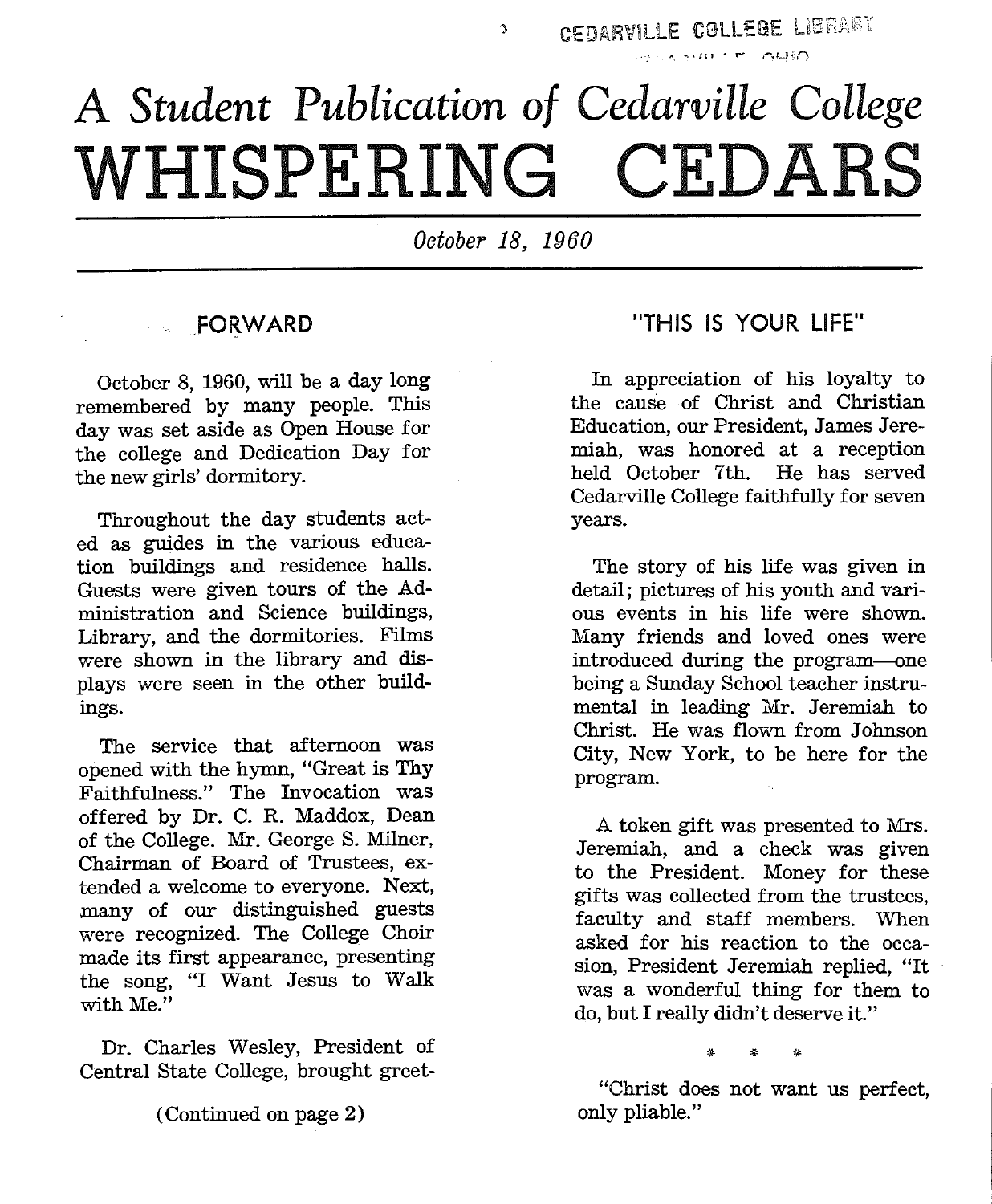int stiges

I am the new dormitory. Although I'm the latest arrival among the buildings here on Cedarville campus, I've already outgrown my older sister, Faith.

A crew of hard-working men, led by "Pop" Marshall, put in many long hours to complete me and I feel that I am really needed and appreciated. The girls (nearly one hundred of them) who have moved into my rooms, seem very well pleased with their new home.

One thing the girls really like about me is my convenient location. The rooms on the north side provide a good cheering section for the football teams, while the girls on the south side get the full· effects of the melodious (?) attempts made in the practice rooms.

No sooner had the girls moved in than they began to decorate me. Somehow the study tables didn't look complete without pictures of certain gentlemen, such as that of John Bigelow in Room 24. Next they proceeded to ornament my walls and doors with everything imaginable. Not only do they place throw rugs on my beautiful tile floor, but Mary Ann Clausen and Dolly Jesse insisted on covering me completely with a carpet! And as if that weren't enough, the girls made me into a zoo by bringing in a menagerie of bears, skunks, dogs, lambs and a real, live, blackand-white kitten.

I feel quite flattered each Monday evening at 10:15 when Mrs. Under-

 $\hat{\mathbf{v}}$ 

wood and all my girls center their<br>attention on me. They talk over rules,<br>dorm duties, and Oh, that re-

minds me, you should see all my girls<br>work, especially when they are asked<br>to perform the same dorm duty a<br>second time.<br>Interesting activities occur within<br>my walls, such as "coffin-making"<br>by Margaret Stowell and Pat Mick tentionally eavesdrop, but I can't help<br>hearing "Oh, isn't he sharp!" "Guess<br>who asked me for a date?" "Oh, you<br>girls should see my fellow at home!"<br>"He beats all of these." "Say girls,<br>have you studied for the botany test

cause of this, I am thankful to be their new dorm.

## FORWARD (cont'd)

ings from his school. Our main speaker was Dr. Joseph Stowell, pastor of the First Baptist Church, Hackensack, New Jersey. The service closed with the sing-

ing of "To God Be the Glory." Rev. William Brock, Vice chairman of the Board of Trustees, offered the dedi-

cation prayer. Refreshments served in the Lounge climaxed the day.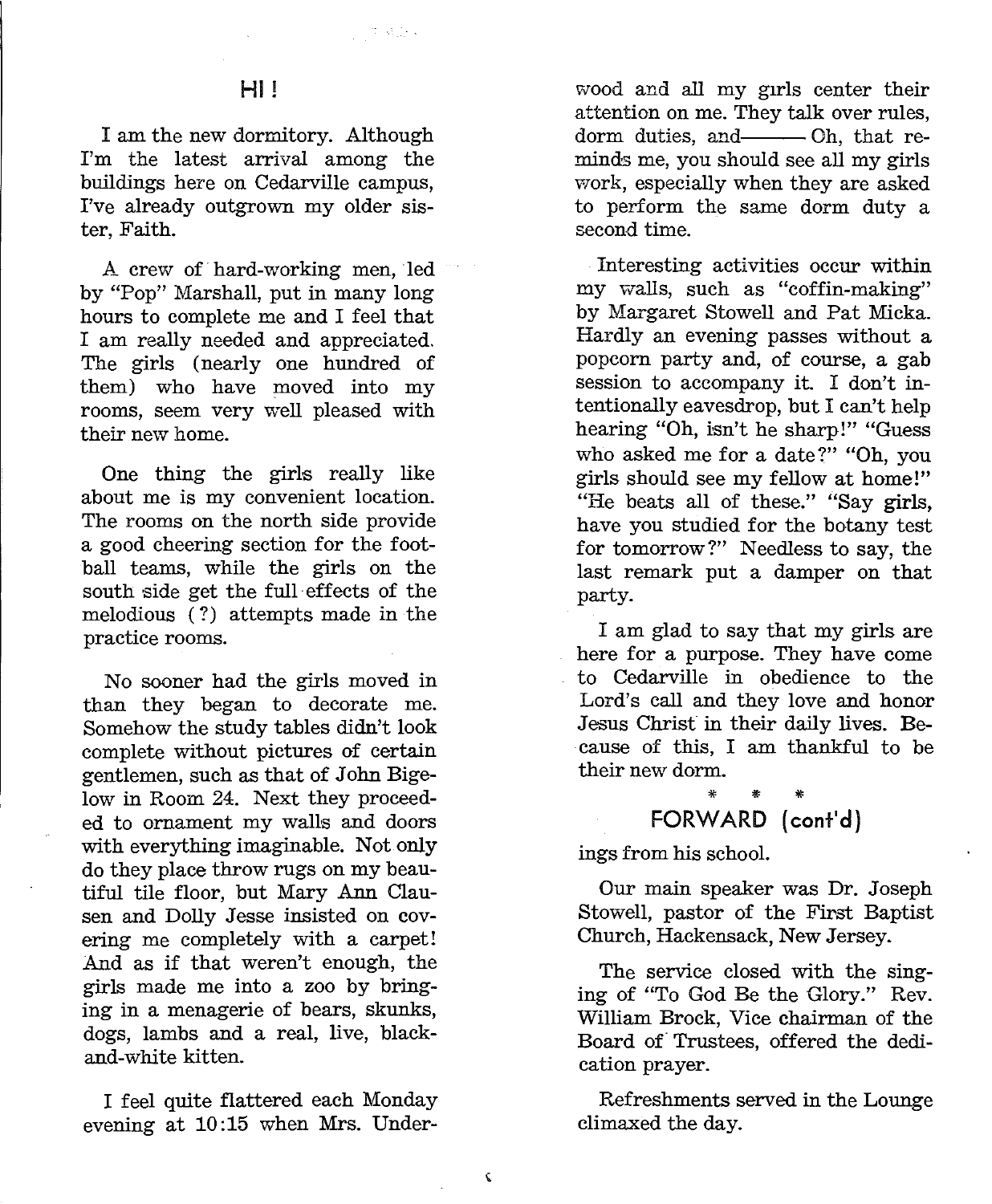### "WOMEN FOR CHRIST"

The program of Gamma Chi is to promote an interest along literary, musical, artistic, and humorous lines with the primary purpose of cultivation of Christian personality and leadership.

This, then, was the purpose presented at the introductory meeting of the society September 26th. The constitution was read and discussed and a varied program was given. Camilla Shambaugh played Grieg's Piano Concerto; there was a humorous skit by Bill Jennings, a dramatic monologue by Dee Osborn, and <sup>a</sup> display of artistic talent by Mrs. George Zinn.

Initiation of new members takes <sup>p</sup>lace on October 17th. Future plans for the organization include a swimming party and visits to places of interest.

The words, "Gamma Chi," stand for "Women for Christ." It is the purpose of each member to fulfill the obligation to not only polish the character and personality and to learn the social graces, but to cause the soul to shine for Christ.

"If you are too busy to pray, you are too busy."

\* \*

"Spirituality is one thing that can't be preserved in alcohol."

\* \* \*

"You can't purify the water by painting the pump."

\* \* \*

"We are never so high as when we are on our knees!"

CEDARVILLE. OHlO STAFF

Co-editors:

ð.

Reporters:

Jane Ginz Nancy Shimits

Margaret Stowell Doug Smith Hazel Brovont Juanita Alford Rosa Lee Albrecht Donna Everett Hope Marie Willie Bev Woods Betty McKeehan

Typists:

Donna Everett Rosa Lee Albrecht

Advisor:

Ray Bartholomew

## WHAT DO YOU THINK ...

of the restriction prohibiting freshman driving?

 $R$ on  $Mooney$ , Freshman - It ought to be lifted for weekends after nine weeks.

Bud Connell, Freshman - Just because other schools have it, do we have to have it?

Bob Kidd, Senior  $-$  I think it is very good.

Harry Hartzel, Freshman - I think it is unreasonable.

 $Rich$  Davidson, Sophomore  $- I$ think it should be lifted when the collective behavior of the Freshman Class warrants it.

June Golden, Sophomore - Other colleges have it.

Dave Jeremiah, Sophomore  $-$  It keeps freshmen from wasting time.

 $Nancy$  Shimits, Freshman  $-$  The

(Continued on page 4)